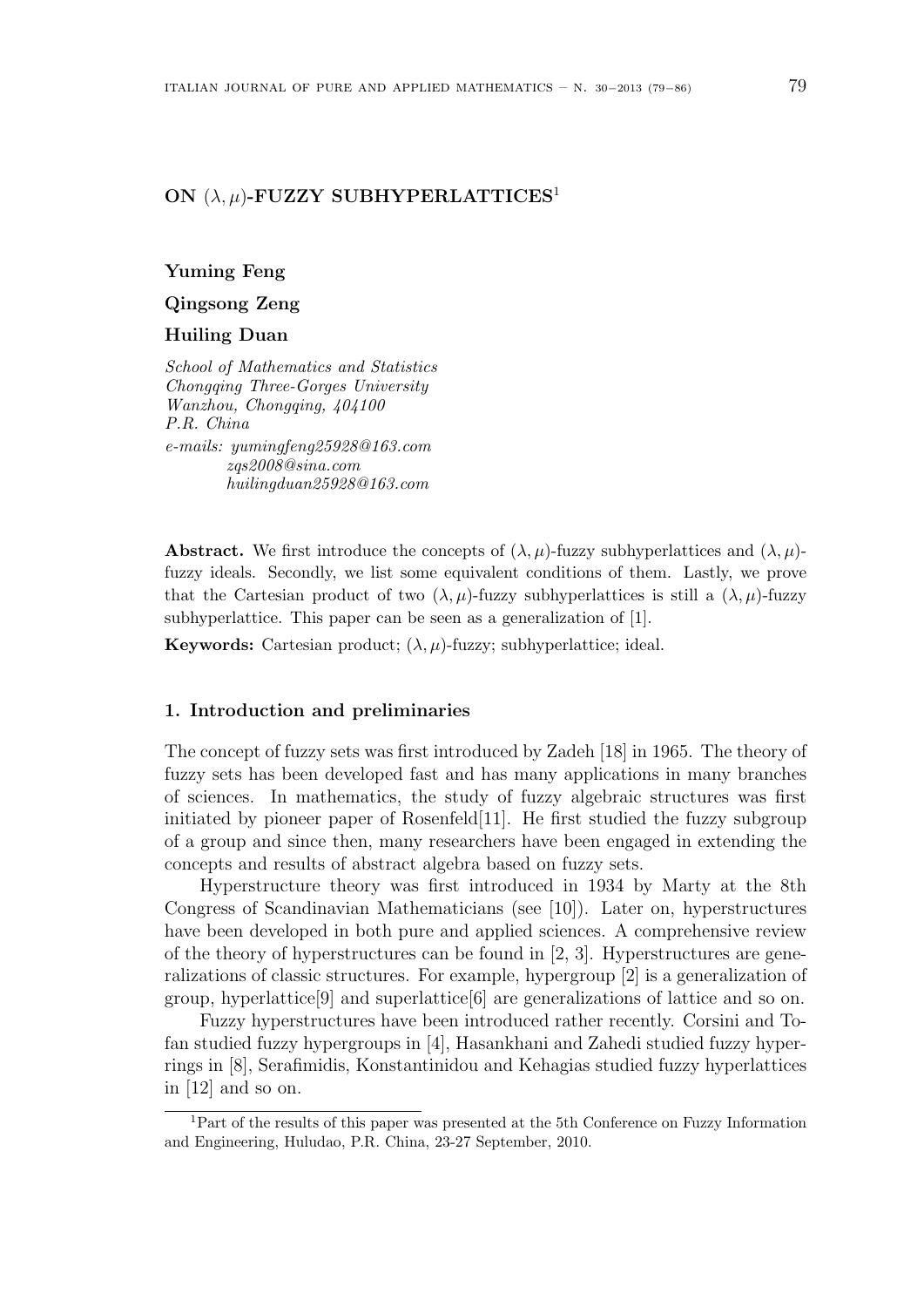Recently, Yuan [17] introduced the concept of fuzzy subgroup with thresholds. A fuzzy subgroup with thresholds  $\lambda$  and  $\mu$  is also called a  $(\lambda, \mu)$ -fuzzy subgroup. Yao continued to research  $(\lambda, \mu)$ -fuzzy normal subgroups,  $(\lambda, \mu)$ -fuzzy quotient subgroups and  $(\lambda, \mu)$ -fuzzy subrings in [14, 15, 16]. Ali and Ray discussed the product of fuzzy sublattices in [1].

In this paper, we introduced the concept of fuzzy hyperlattice with thresholds. Let us recall some definitions and notions.

By a fuzzy subset of a nonempty set *X* we mean a mapping from *X* to the unit interval [0, 1]. If *A* is a fuzzy subset of *X*, then we denote  $A_{\alpha} = \{x \in X | A(x) \ge \alpha\}$ for all  $\alpha \in [0, 1]$ .

A partial hypergroupoid  $\langle H; * \rangle$  is a nonempty set H with a function from  $H \times H$  to the set of subsets of  $H$ , i.e.,

$$
\ast: H \times H \rightarrow \mathbf{P}(H)
$$

$$
(x, y) \rightarrow x * y.
$$

A hypergroupoid is a nonempty set *H*, endowed with a hyperoperation, that is a function from  $H \times H$  to the set of nonempty subsets of  $H$ .

If *A, B* ∈  $P(H) - \{\emptyset\}$ , then we define  $A * B = \bigcup \{a * b | a \in A, b \in B\}$ ,  $x * B = \{x\} * B$  and  $A * y = A * \{y\}.$ 

**Definition 1.1** ([5],[7]) Let *H* be a nonempty set,  $\sqcup$  :  $H \times H \rightarrow P^*(H)$  be a hyperoperation, where  $P(H)$  is the power set of *H* and  $P^*(H) = P(H) - \{\emptyset\}$  and *∧* : *H × H → H* be an operation. Then (*H, ⊔, ∧*) is called a hyperlattice if for all  $a, b, c \in H$ :

 $(1)$   $a \in a \sqcup a$ ,  $a = a \wedge a$ ;  $(2)$   $a \sqcup b = b \sqcup a$  , $a \wedge b = b \wedge a$ ;  $(3)$   $(a \sqcup b) \sqcup c = a \sqcup (b \sqcup c), (a \wedge b) \wedge c = a \wedge (b \wedge c);$  $(4)$   $a \in (a \sqcup b) \land a, a \in (a \land b) \sqcup a;$  $(5)$   $b \in a \sqcup b \Leftrightarrow a = a \land b \Leftrightarrow a \leq b.$ 

The readers can consult [2],[13] to learn more about hyperstructures and fuzzy sets.

Throughout this paper, we will always assume that  $0 \leq \lambda < \mu \leq 1$ .

## **2.**  $(\lambda, \mu)$ -fuzzy subhyperlattices

Throughout this section *H* always denotes a hyperlattice. The meet, hyperjoin and partial order of *H*, will be denoted as  $\land$ ,  $\sqcup$ , and  $\leq$ , respectively.

**Definition 2.1** A fuzzy subset *A* of a hyperlattice *H* is said to be a  $(\lambda, \mu)$ -fuzzy subhyperlattice of *H* if  $\forall a, b \in H$ ,

$$
A(a \wedge b) \vee \lambda \ge (A(a) \wedge A(b)) \wedge \mu
$$

and

$$
\inf_{t \in a \sqcup b} A(t) \vee \lambda \ge (A(a) \wedge A(b)) \wedge \mu.
$$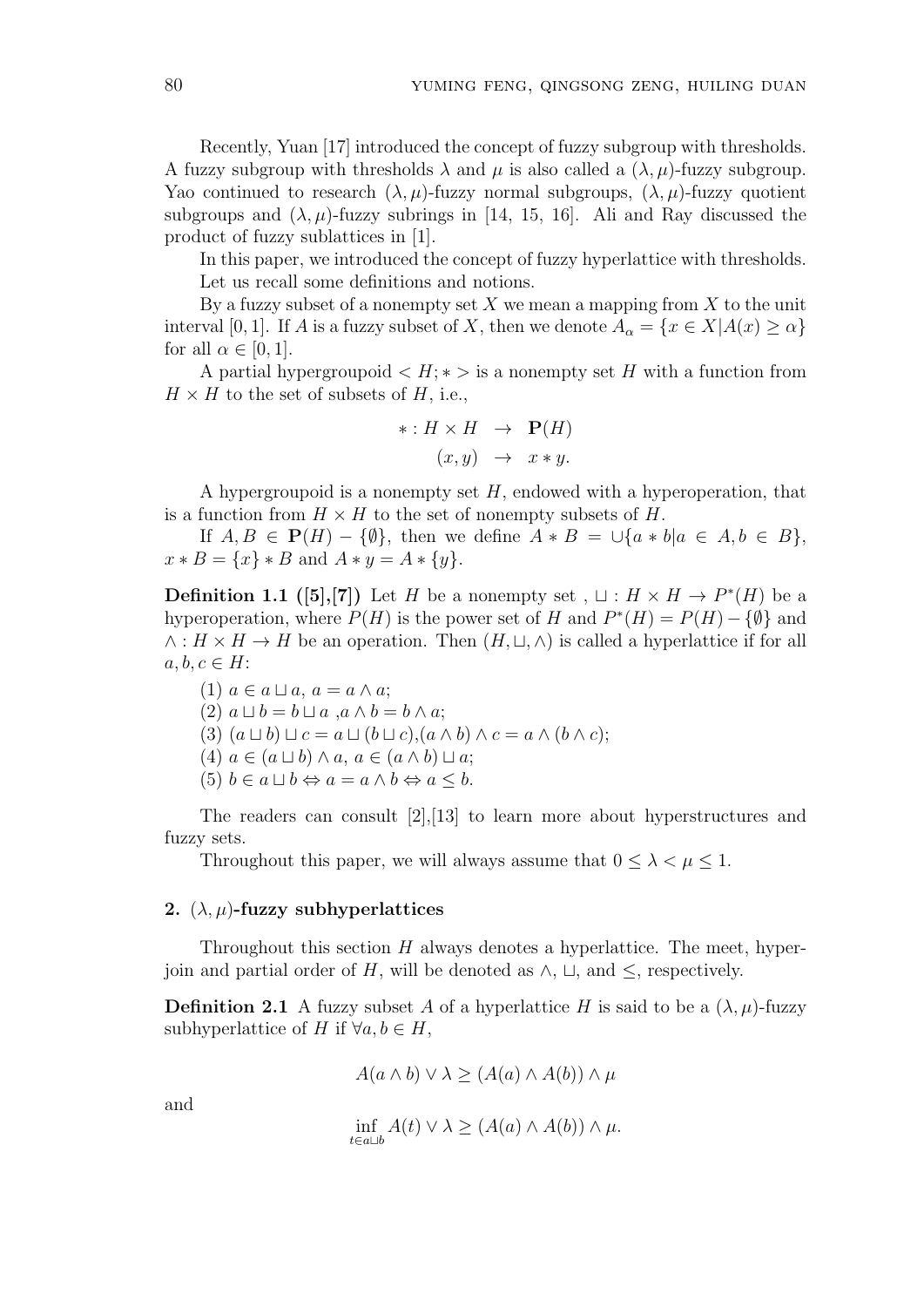**Remark 2.2** From the previous definition, we know that a fuzzy subhyperlattice is a (0*,* 1)-fuzzy subhyperlattice.

# **Theorem 2.3** *Let A be a fuzzy subset of H. Then the following are equivalent:*

- (1) *A is a*  $(\lambda, \mu)$ *-fuzzy subhyperlattice of H*;
- (2)  $A_{\alpha}$  *is a subhyperlattice of*  $H$ *, for any*  $\alpha \in (\lambda, \mu]$ *, where*  $A_{\alpha} \neq \emptyset$ *.*

**Proof.** 1. (1)  $\Rightarrow$  (2). Let *A* be a  $(\lambda, \mu)$ -fuzzy subhyperlattice of *H*. For any  $\alpha \in (\lambda, \mu]$ , such that  $A_{\alpha} \neq \emptyset$ , we need to show that  $x \wedge y \in A_{\alpha}$  and  $x \sqcup y \subseteq A_{\alpha}$ , for all  $x, y \in A_{\alpha}$ .

From  $x \in A_\alpha$  we know that  $A(x) \geq \alpha$ . And similarly we obtain that  $A(y) \geq \alpha$ . Thus  $A(x \wedge y) \vee \lambda \geq (A(x) \wedge A(y)) \wedge \mu \geq \alpha \wedge \mu = \alpha$ . Note that  $\lambda < \alpha$  and so  $x \wedge y \in A_{\alpha}$ .

From  $A(x) \ge \alpha$  and  $A(y) \ge \alpha$  we know that inf *t∈x⊔y*  $A(t) \vee \lambda \geq (A(x) \wedge A(y)) \wedge$  $\mu \geq \alpha \wedge \mu = \alpha$  and  $\lambda < \alpha$ , we conclude that inf *t∈x⊔y*  $A(t) \geq \alpha$ . So  $A(t) \geq \alpha$  for any  $t \in x \sqcup y$ . Thus  $x \sqcup y \subseteq A_{\alpha}$ .

2. (2)  $\Rightarrow$  (1). If there exist  $x_0, y_0 \in H$  such that  $A(x_0 \wedge y_0) \vee \lambda < \alpha$  $(A(x_0) \wedge A(y_0)) \wedge \mu$ , then  $\alpha \in (\lambda, \mu]$ ,  $A(x_0) \wedge A(y_0) \geq \alpha$ . So  $x_0 \in A_\alpha$  and  $y_0 \in A_\alpha$ . But  $A(x_0 \wedge y_0) < \alpha$ , that is  $x_0 \wedge y_0 \notin A_\alpha$ . This is a contradiction with that  $A_\alpha$ is a subhyperlattice of *H*. Thus  $A(x \wedge y) \vee \lambda \geq (A(x) \vee A(y)) \wedge \mu$  holds for all  $x, y \in H$ .

Again, if there exist  $x_0, y_0 \in H$  such that inf  $A(t) \vee \lambda < \alpha = (A(x_0) \wedge$ *t∈x*0*⊔y*<sup>0</sup>  $A(y_0)$   $\wedge \mu$ , then  $\alpha \in (\lambda, \mu]$ ,  $A(x_0) \wedge A(y_0) \geq \alpha$ . So  $x_0 \in A_\alpha$  and  $y_0 \in A_\alpha$ . But inf  $A(t) < \alpha$ , that is  $A(t) < \alpha$  for some  $t \in x_0 \sqcup y_0$ . So  $x_0 \sqcup y_0 \nsubseteq A_\alpha$ . This *t∈x*0*⊔y*<sup>0</sup> is a contradiction with that  $A_{\alpha}$  is a subhyperlattice of *H*. Thus inf  $A(t) \vee \lambda \geq$ *t∈x⊔y*  $(A(x) \land A(y)) \land \mu$  holds for all  $x, y \in H$ . п

# **3.**  $(\lambda, \mu)$ -fuzzy ideals

**Definition 3.1** Let  $(H, \sqcup, \wedge)$  be a hyperlattice. A nonempty subset *I* of *H* is called an ideal of *H* if for all  $a, b \in H$ ,

$$
a,b\in I\Rightarrow a\sqcup b\subseteq I
$$

and

$$
a \in H, b \in I \Rightarrow a \wedge b \in I.
$$

**Proposition 3.2** *Suppose I is a subset of a hyperlattice H, then the following are equivalent for all*  $a, b \in H$ *,* 

- $(1)$   $a \in H, b \in I \Rightarrow a \wedge b \in I;$
- $(2)$   $a \in I$  and  $b \leq a \Rightarrow b \in I$ .

**Proof.** (1)  $\Rightarrow$  (2). If  $b \leq a$ , then  $b = a \land b$ . From (1) we know that  $a \land b \in I$ . And so  $b \in I$ .

 $(2) \Rightarrow (1)$ . From  $a \wedge b \leq b \in I$  and  $(2)$  we know that  $a \wedge b \in I$ .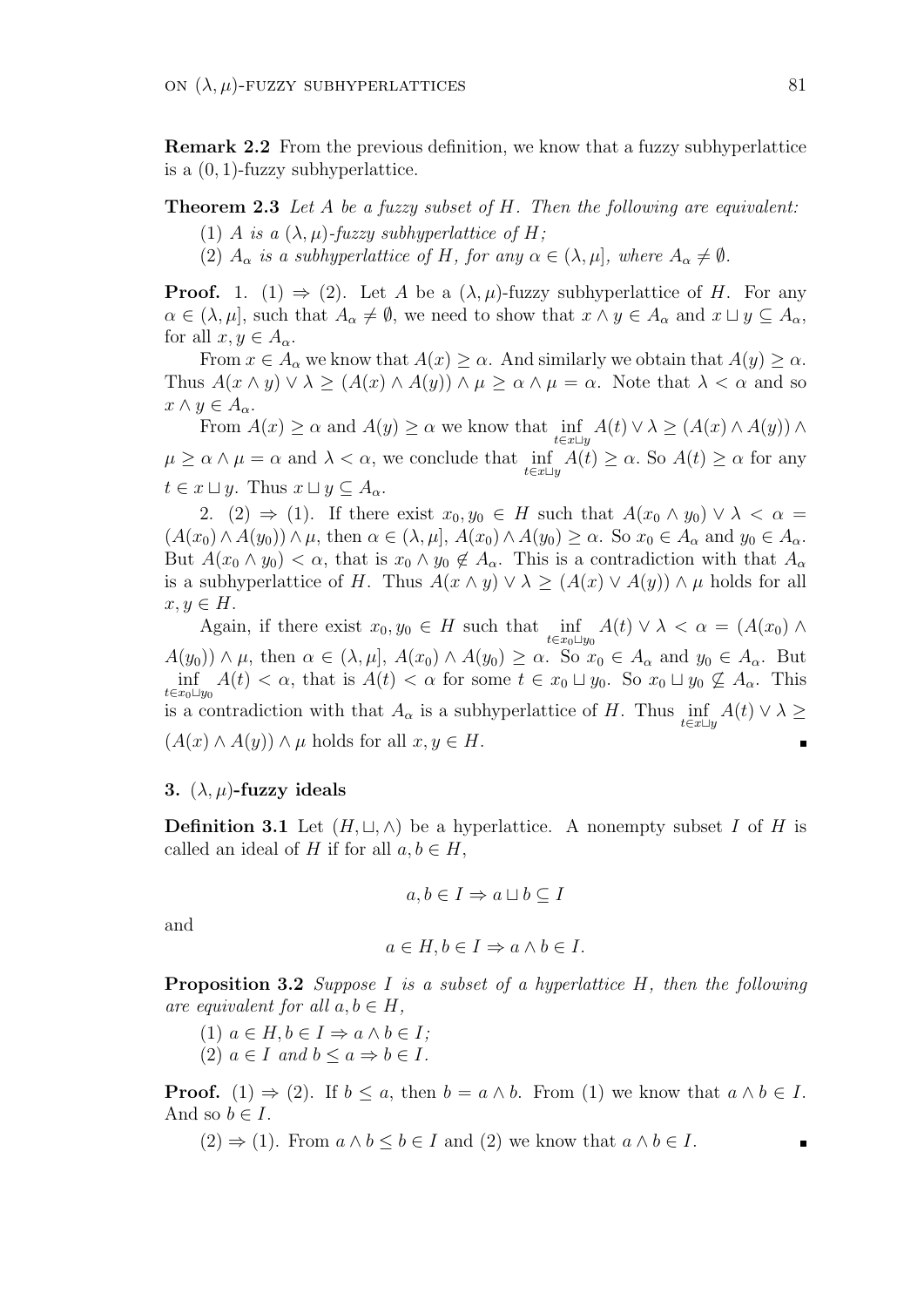٠

**Definition 3.3** A fuzzy subset A of a hyperlattice H is a  $(\lambda, \mu)$ -fuzzy ideal of H if for all  $a, b \in H$ ,

 $A(a \wedge b) \vee \lambda > (A(a) \vee A(b)) \wedge \mu$ 

and

$$
\inf_{t \in a \sqcup b} A(t) \vee \lambda \ge (A(a) \wedge A(b)) \wedge \mu.
$$

**Proposition 3.4** *Suppose A is a fuzzy subset of a hyperlattice H, then the following are equivalent for all*  $a, b \in H$ ,

 $(A)$   $A(a \wedge b) \vee \lambda \geq (A(a) \vee A(b)) \wedge \mu;$  $(2)$   $a < b \Rightarrow A(a) \vee \lambda > A(b) \wedge \mu$ .

**Proof.** (1)  $\Rightarrow$  (2). If  $a \leq b$ , then  $a \wedge b = a$ . Thus  $A(a) \vee \lambda = A(a \wedge b) \vee \lambda \geq$  $(A(a) ∨ A(b)) ∧ μ ≥ A(b) ∧ μ.$ 

 $(2) \Rightarrow (1)$ . From  $a \wedge b \le a$  we know that  $A(a \wedge b) \vee \lambda \ge A(a) \wedge \mu$  and from  $a \wedge b \leq b$  we conclude that  $A(a \wedge b) \vee \lambda \geq A(b) \wedge \mu$ . Thus  $A(a \wedge b) \vee \lambda \geq$  $(A(a) \wedge \mu) \vee (A(b) \wedge \mu) = (A(a) \vee A(b)) \wedge \mu$ .

Hence, we complete the proof.

**Theorem 3.5** Let A be a  $(\lambda, \mu)$ -fuzzy subhyperlattice of H. Then the following *are equivalent:*

- (1) *A is a*  $(\lambda, \mu)$ -fuzzy ideal of *H*;
- (2)  $A_{\alpha}$  *is an ideal of*  $H$ *, for any*  $\alpha \in (\lambda, \mu]$ *, where*  $A_{\alpha} \neq \emptyset$ *.*

**Proof.** (1)  $\Rightarrow$  (2). Let A be a  $(\lambda, \mu)$ -fuzzy ideal of H. For any  $\alpha \in (\lambda, \mu]$ , such that  $A_{\alpha} \neq \emptyset$ , we need to show that  $x \wedge y \in A_{\alpha}$ , for all  $x \in A_{\alpha}$  and  $y \in H$ .

From  $A(x) \ge \alpha$  we obtain that  $A(x \wedge y) \vee \lambda \ge (A(x) \vee A(y)) \wedge \mu \ge \alpha$ . Note that  $\lambda < \alpha$ , we conclude that  $A(x \wedge y) > \alpha$ . So  $x \wedge y \in A_{\alpha}$ .

 $(2) \Rightarrow (1)$ . If there exist  $x_0, y_0 \in H$  such that  $A(x_0 \wedge y_0) \vee \lambda < \alpha = (A(x_0) \vee \lambda)$  $A(y_0)$   $\wedge$   $\mu$ , then  $\alpha \in (\lambda, \mu]$ ,  $A(x_0) \vee A(y_0) \geq \alpha$ . So  $x_0 \in A_\alpha$  or  $y_0 \in A_\alpha$ . But  $A(x_0 \wedge y_0) < \alpha$ , that is  $x_0 \wedge y_0 \notin A_\alpha$ . This is a contradiction with that  $A_\alpha$  is an ideal of *H*. Thus  $A(x \wedge y) \vee \lambda \geq (A(x) \vee A(y)) \wedge \mu$  holds for all  $x, y \in H$ .

The proof is ended.

**Example 3.6** Let  $H = \{0, a, b, 1\}$  and define  $\sqcup$  and  $\land$  as following

|  | $\wedge$   0   a   b   1        |  |  |  | $\Box \begin{array}{c c c c c c} \Box \begin{array}{c c c} 0 & a & b & 1 \end{array} \end{array}$ |  |
|--|---------------------------------|--|--|--|---------------------------------------------------------------------------------------------------|--|
|  | 0 0 0 0 0                       |  |  |  | $\boxed{0}$ {0} {a}   {b}   {1}                                                                   |  |
|  | $a \mid 0 \mid a \mid 0 \mid a$ |  |  |  | $a   \{a\}   \{0,a\}   \{1\}   \{b,1\}$                                                           |  |
|  | $b \mid 0 \mid 0 \mid b \mid b$ |  |  |  | $b   \{b\}   \{1\}   \{0,b\}   \{a,1\}$                                                           |  |
|  | 1   0   a   b   1               |  |  |  | $1   \{1\}   \{b,1\}   \{a,1\}   H$                                                               |  |

Then  $(H, \sqcup, \wedge, 0, 1)$  is a bounded distributive hyperlattice (see Example 1.8) of [9]).

Consider the following fuzzy subset of *H*, defined by

| 1.0 | $\vert 0.2 \vert 0.3 \vert 0.2$ |  |
|-----|---------------------------------|--|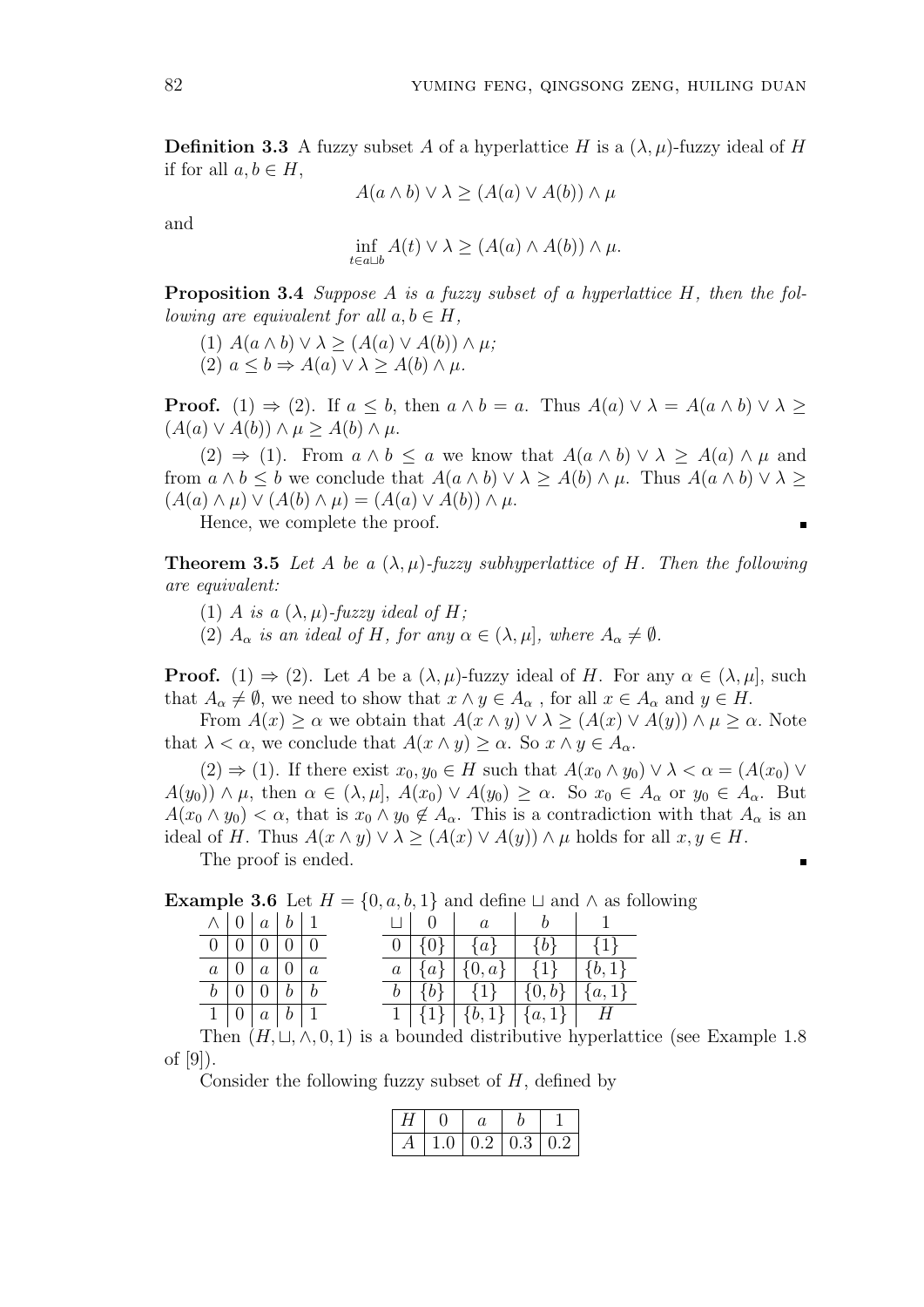Then *A* is a  $(0.2, 1.0)$ -fuzzy ideal of *H*. Also *A* is a  $(\lambda, 1.0)$ -fuzzy ideal of *H*, where  $0 \leq \lambda \leq 0.2$ .

We give the definition of  $(\lambda, \mu)$ -fuzzy prime ideal as following.

**Definition 3.7** A proper  $(\lambda, \mu)$ -fuzzy ideal of *H* is called a  $(\lambda, \mu)$ -fuzzy prime ideal, if for all  $a, b \in H$ ,

$$
(A(a) \lor A(b)) \lor \lambda \ge A(a \land b) \land \mu.
$$

**Example 3.8** Consider the bounded distributive hyperlattice *H* of the previous example, and consider the following fuzzy subsets of *H* defined by

|  | $0.25 \mid 0.16 \mid 0.25 \mid 0.16 \mid$ |  |
|--|-------------------------------------------|--|

Then *A* is a (0*.*16*,* 0*.*25)-fuzzy prime ideal of *H*.

**Theorem 3.9** Let A be a  $(\lambda, \mu)$ -fuzzy subhyperlattice of H. Then the following *are equivalent:*

(1) *A is a*  $(\lambda, \mu)$ -fuzzy prime ideal of H;

(2)  $A_{\alpha}$  *is a prime ideal of*  $H$ *, for any*  $\alpha \in (\lambda, \mu]$ *, where*  $A_{\alpha}$  *is a proper ideal of H.*

**Proof.** (1)  $\Rightarrow$  (2). Let A be a  $(\lambda, \mu)$ -fuzzy prime ideal of H. For any  $\alpha \in (\lambda, \mu]$ , such that  $A_{\alpha}$  is a proper ideal of *H*, we need to show that  $x \wedge y \in A_{\alpha} \Rightarrow x \in A_{\alpha}$ or  $y \in A_{\alpha}$ . From  $x \wedge y \in A_{\alpha}$  we obtain that  $A(x \wedge y) \geq \alpha$ . So  $(A(x) \vee A(y)) \vee \lambda \geq$  $A(x \wedge y) \wedge \mu \ge \alpha \wedge \mu = \alpha$ . Note that  $\lambda < \alpha$ , we conclude that  $A(x) \vee A(y) \ge \alpha$ . Thus  $x \in A_{\alpha}$  or  $y \in A_{\alpha}$ .

 $(2) \Rightarrow (1)$ . If there exist  $x_0, y_0 \in H$  such that  $(A(x_0) \vee A(y_0)) \vee \lambda < \alpha = A(x_0 \wedge$  $y_0 \wedge \mu$ , then  $\alpha \in (\lambda, \mu]$ ,  $A(x_0 \wedge y_0) \ge \alpha$ . So  $x_0 \wedge y_0 \in A_\alpha$ . But  $A(x_0) \vee A(y_0) < \alpha$ , that is  $x_0 \notin A_\alpha$  and  $y_0 \notin A_\alpha$ . This is a contradiction with that  $A_\alpha$  is a prime ideal of *H*. Thus  $(A(x) \vee A(y)) \vee \lambda \geq A(x \wedge y) \wedge \mu$  holds for all  $x, y \in H$ .

The proof is ended.

#### **4. Cartesian product of** (*λ, µ*)**-fuzzy subhyperlattices**

Let  $H_1$  and  $H_2$  be two hyperlattices. The Cartesian product of  $H_1$  and  $H_2$  is  $\det(\text{H}_1 \times H_2) \leq \det(\text{H}_2 \times H_1) \leq \det(\text{H}_1, y \in H_2).$ 

For  $(a, b)$ ,  $(c, d) \in H_1 \times H_2$ , we define

$$
(a, b) \le (c, d) \doteq \begin{cases} a \le c \\ b \le d \end{cases},
$$

$$
(a, b) \wedge (c, d) \doteq (a \wedge c, b \wedge d)
$$

and

$$
(a,b) \sqcup (c,d) \doteq \bigcup_{t_1 \in a \sqcup c, t_2 \in b \sqcup d}(t_1,t_2)
$$

п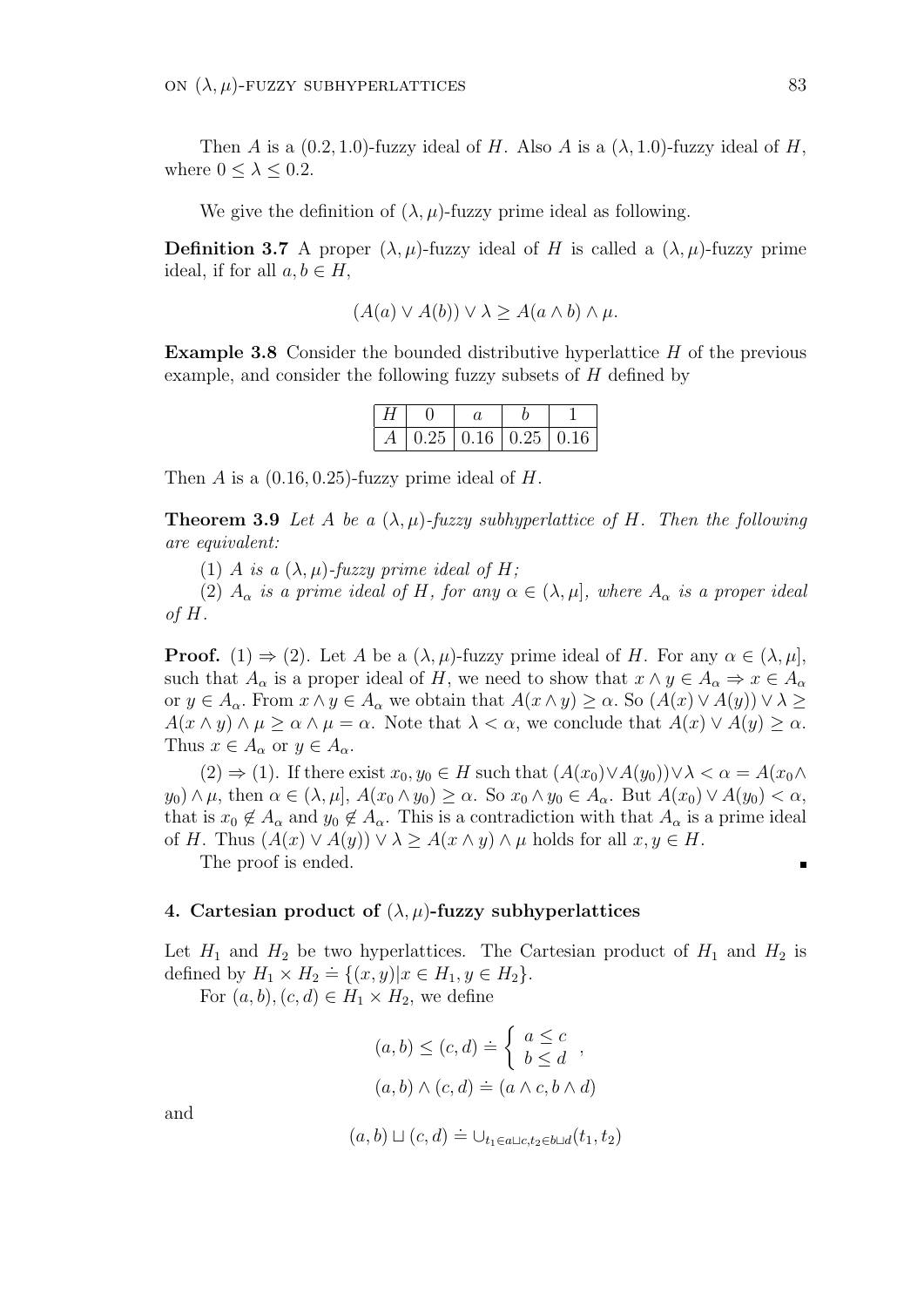**Proposition 4.1** *Let*  $H_1$  *and*  $H_2$  *be two hyperlattices. Then*  $(H_1 \times H_2, \sqcup, \wedge)$  *is a hyperlattice.*

**Proof.** For all  $(a, b)$ ,  $(c, d)$ ,  $(e, f) \in H_1 \times H_2$ , we have

- (1) From  $(a,b) \sqcup (a,b) = \bigcup_{t_1 \in a \sqcup a, t_2 \in b \sqcup b}(t_1,t_2), a \in a \sqcup a$  and  $b \in b \sqcup b$  we know that  $(a, b) \in (a, b) \sqcup (a, b)$ . It is obvious that  $(a, b) \wedge (a, b) = (a \wedge a, b \wedge b) = (a, b)$ .
- (2)  $(a, b) \sqcup (c, d) = \bigcup_{t_1 \in a \sqcup c, t_2 \in b \sqcup d}(t_1, t_2) = \bigcup_{t_1 \in c \sqcup a, t_2 \in d \sqcup b}(t_1, t_2) = (c, d) \sqcup (a, b).$  $(a, b) \wedge (c, d) = (a \wedge c, b \wedge d) = (c \wedge a, d \wedge b) = (c, d) \wedge (a, b).$
- $(3)\ \ ((a,b)\sqcup (c,d))\sqcup (e,f)=\cup_{t_{1}\in a\sqcup c, t_{2}\in b\sqcup d}(t_{1},t_{2})\sqcup (e,f)=\cup_{t_{1}\in (a\sqcup c)\sqcup e, t_{2}\in (b\sqcup d)\sqcup f}(t_{1},t_{2})$  $= \bigcup_{t_1 \in a \sqcup (c \sqcup e), t_2 \in b \sqcup (d \sqcup f)} (t_1, t_2) = (a, b) \sqcup ((c, d) \sqcup (e, f)).$  $((a,b)\wedge(c,d))\wedge(e,f)=(a\wedge c,b\wedge d)\wedge(e,f)=((a\wedge c)\wedge e,(b\wedge d)\wedge f)=$  $(a \land (c \land e), b \land (d \land f)) = (a, b) \land ((c, d) \land (e, f)).$
- $(4) ((a, b) \sqcup (c, d)) \wedge (a, b) = (\cup_{t_1 \in a \sqcup c, t_2 \in b \sqcup d}(t_1, t_2)) \wedge (a, b) = \cup_{t_1 \in a \sqcup c, t_2 \in b \sqcup d}(t_1 \wedge b)$  $a, t_2 \wedge b$ ) =  $\bigcup_{t_1 \in (a \sqcup c) \wedge a, t_2 \in (b \sqcup d) \wedge b}(t_1, t_2)$   $\ni$   $(a, b)$ .  $((a, b) \wedge (c, d)) \sqcup (a, b) = (a \wedge c, b \wedge d) \sqcup (a, b) = \bigcup_{t_1 \in (a \wedge c) \sqcup a, t_2 \in (b \wedge d) \sqcup b}(t_1, t_2)$ *∋* (*a, b*)*.*

$$
(5) (a, b) \in (a, b) \sqcup (c, d) \Leftrightarrow (a, b) \in \bigcup_{t_1 \in a \sqcup c, t_2 \in b \sqcup d}(t_1, t_2) \Leftrightarrow \left\{ a \in a \sqcup c \atop b \in b \sqcup d \right\} \Leftrightarrow
$$
  

$$
\left\{ c = a \land c \atop d = b \land d \right\} \Leftrightarrow (c, d) = (a, b) \land (c, d).
$$
  

$$
(c, d) = (a, b) \land (c, d) \Leftrightarrow \left\{ c = a \land c \atop d = b \land d \right\} \Leftrightarrow \left\{ c \le a \atop d \le b \right\} \Leftrightarrow (c, d) \le (a, b).
$$

**Theorem 4.2** Let A be a  $(\lambda, \mu)$ -fuzzy subhyperlattice of the hyperlattice  $H_1$  and *B be a*  $(\lambda, \mu)$ *-fuzzy subhyperlattice of the hyperlattice*  $H_2$ *. Then*  $A \times B$  *is a*  $(\lambda, \mu)$ *fuzzy subhyperlattice of the hyperlattice*  $H_1 \times H_2$ *, where* 

$$
(A \times B)(x, y) \doteq A(x) \wedge B(y), \quad \forall (x, y) \in H_1 \times H_2.
$$

**Proof.** Let  $(a, b)$ ,  $(c, d) \in H_1 \times H_2$ . Then

$$
(A \times B)\{(a,b) \land (c,d)\} \vee \lambda = (A \times B)(a \land c, b \land d) \vee \lambda
$$
  
\n
$$
= \{A(a \land c) \land B(b \land d)\} \vee \lambda
$$
  
\n
$$
= \{A(a \land c) \lor \lambda\} \land \{B(b \land d) \lor \lambda\}
$$
  
\n
$$
\geq \{(A(a) \land A(c)) \land \mu\} \land \{(B(b) \land B(d)) \land \mu\}
$$
  
\n
$$
= \{A(a) \land A(c) \land B(b) \land B(d)\} \land \mu
$$
  
\n
$$
= \{A(a) \land B(b) \land A(c) \land B(d)\} \land \mu
$$
  
\n
$$
= \{(A \times B)(a,b) \land (A \times B)(c,d)\} \land \mu
$$

and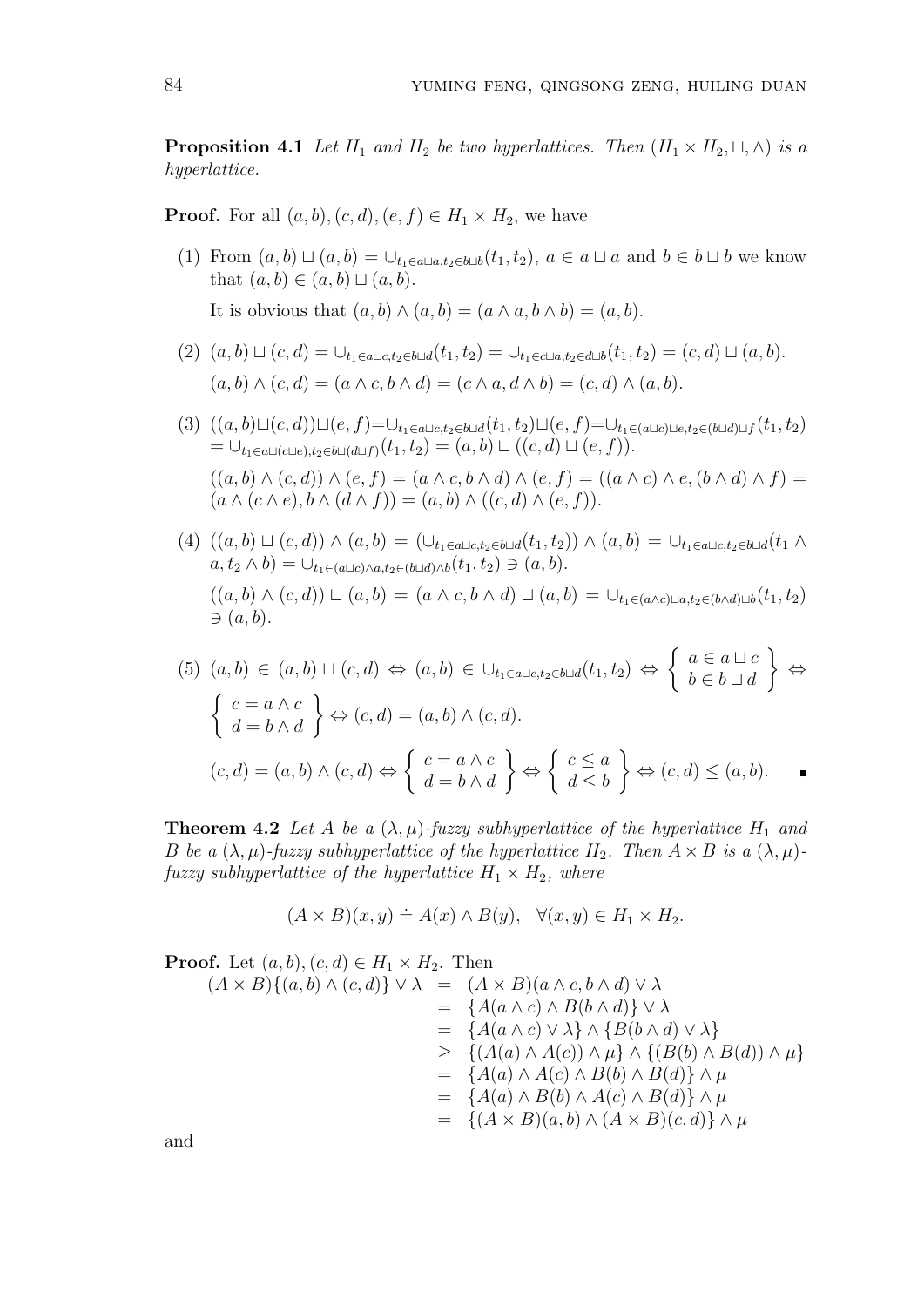$$
\begin{aligned}\n\left(\inf_{t \in (a,b)\sqcup (c,d)} (A \times B)(t)\right) \vee \lambda &= \left(\inf_{t_1 \in a \sqcup c, t_2 \in b \sqcup d} (A \times B)(t_1, t_2)\right) \vee \lambda \\
&= \left(\inf_{t_1 \in a \sqcup c, t_2 \in b \sqcup d} \{A(t_1) \wedge B(t_2)\}\right) \vee \lambda \\
&= \inf_{t_1 \in a \sqcup c, t_2 \in b \sqcup d} \{(A(t_1) \vee \lambda) \wedge (B(t_2) \vee \lambda)\} \\
&\geq \{(A(a) \wedge A(c)) \wedge \mu\} \wedge \{(B(b) \wedge B(d)) \wedge \mu\} \\
&= \{A(a) \wedge A(c) \wedge B(b) \wedge B(d)\} \wedge \mu \\
&= \{(A \times B)(a,b) \wedge (A \times B)(c,d)\} \wedge \mu\n\end{aligned}
$$

Hence  $A \times B$  is a  $(\lambda, \mu)$ -fuzzy subhyperlattice of the hyperlattice  $H_1 \times H_2$ .

The following example shows that the product of two  $(\lambda, \mu)$ -fuzzy ideals is not necessarily a  $(\lambda, \mu)$ -fuzzy ideal.

**Example 4.3** Let  $H = \{a, b, c, d, e\}$ . *⊔* and  $\wedge$  are given by the following tables

| $\wedge$                      |                           |                   | a b c d e                               |            |  | $\mathfrak a$                                           | $\mathcal{D}$ | $\overline{c}$ |                | e         |
|-------------------------------|---------------------------|-------------------|-----------------------------------------|------------|--|---------------------------------------------------------|---------------|----------------|----------------|-----------|
| $\overline{a}$                | $\overline{a}$            |                   | $b \mid c \mid$                         | $d \mid e$ |  | $a   \{a,e\}   \{a,e\}   \{a,e\}   \{a,e\}$             |               |                |                | $\{a,e\}$ |
| b <sub>1</sub>                | $\boldsymbol{b}$          | $\mathfrak{b}$    | $\lfloor d \rfloor d \lfloor b \rfloor$ |            |  | $b \mid \{a,e\} \mid b \mid \{a,e\} \mid b$             |               |                |                | $\{a,e\}$ |
| $c-1$                         | $^{\circ}$ $c$ $_{\circ}$ |                   | $d\mid c\mid$                           | d c        |  | $c \mid \{a, e\} \mid \{a, e\} \mid c$                  |               |                | $\mathcal{C}$  | $\{a,e\}$ |
| $d_{-}$                       | d                         | $d_{\mathcal{C}}$ | d                                       | $d \mid d$ |  | $d \mid \{a,e\} \mid b$                                 |               | $\mathcal{C}$  | $\mathfrak{a}$ | $\{a,e\}$ |
| $e \mid e \mid b \mid c \mid$ |                           |                   |                                         | $d \mid e$ |  | $e   \{a,e\}   \{a,e\}   \{a,e\}   \{a,e\}   \{a,e\}  $ |               |                |                |           |

It is easy to verify that *H* is a hyperlattice. Consider the following fuzzy set *A* and *B* of *H*, respectively.

| $H \mid a \mid b \mid c \mid d \mid$             |  |  |  | $H \begin{array}{ c c c c c c } \hline A & b & c & d \end{array}$ |                                                       |  |
|--------------------------------------------------|--|--|--|-------------------------------------------------------------------|-------------------------------------------------------|--|
| $A \mid 0.2 \mid 0.2 \mid 0.9 \mid 0.4 \mid 0.2$ |  |  |  |                                                                   | $\mid B \mid 0.4 \mid 0.4 \mid 0.8 \mid 0.8 \mid 0.4$ |  |

Clearly, *A* and *B* are  $(0, 1)$ -fuzzy ideals of *H*. For  $(b, c)$ ,  $(c, d) \in H \times H$ , we have

$$
(A \times B)(b, c) = A(b) \wedge B(c) = 0.2
$$

and

$$
(A \times B)(c, d) = A(c) \wedge B(d) = 0.8.
$$

Therefore

$$
\{(A \times B)(b,c) \lor (A \times B)(c,d)\} \land 1 = 0.8.
$$

On the other hand, we have

$$
(A \times B)\{(b,c) \land (c,d)\} \lor 0 = (A \times B)(b \land c, c \land d)(A \times B)(d,d) \lor 0 = 0.4.
$$

Thus  $(A \times B) \{(b, c) \land (c, d)\} \lor 0 \not\geq \{(A \times B)(b, c) \lor (A \times B)(c, d)\} \land 1$ . Hence  $A \times B$  is not a  $(0, 1)$ -fuzzy ideal of  $H \times H$ .